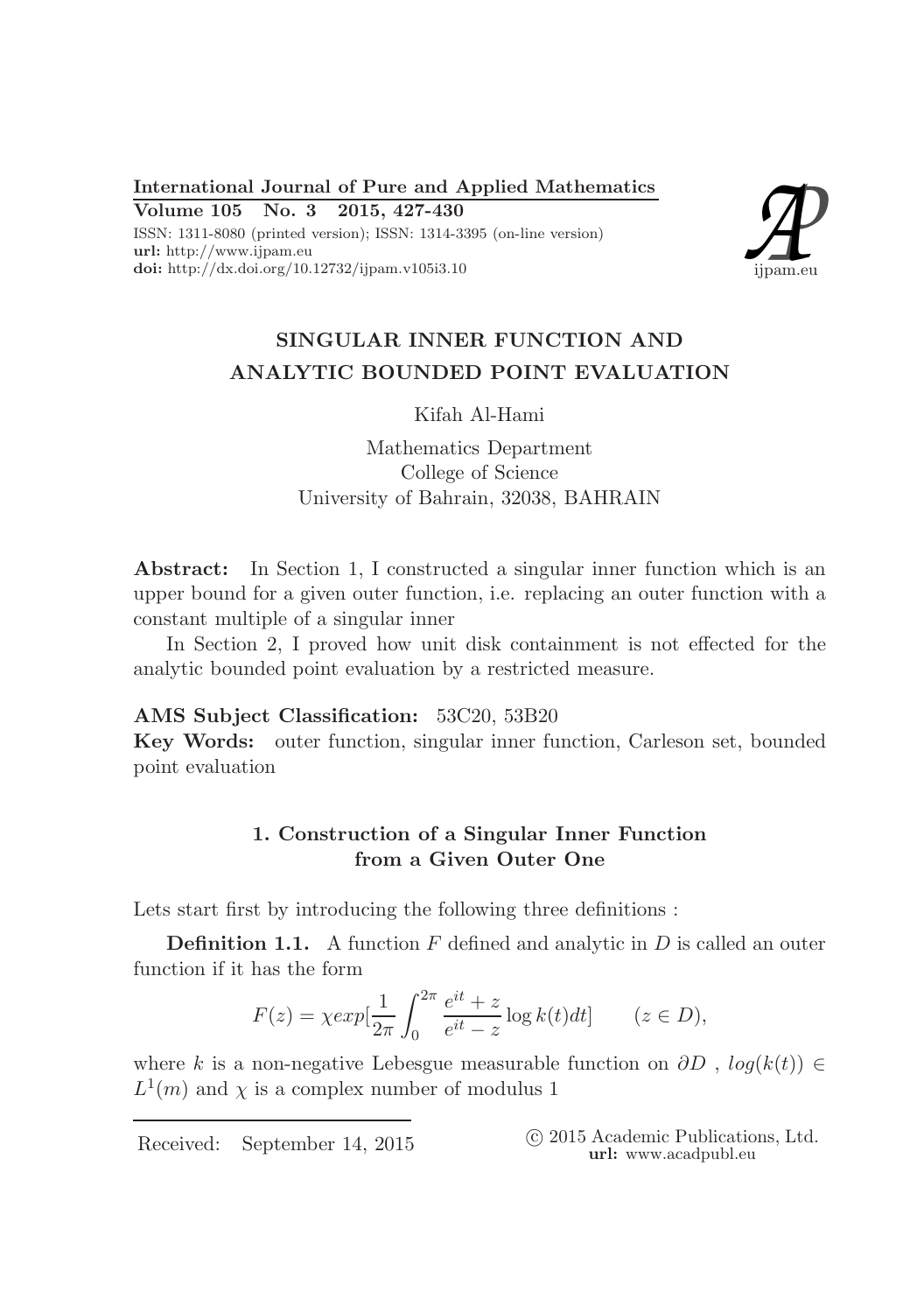**Definition 1.2.** A function  $S_u$  defined and analytic in D is called a singular inner function if it has the form

$$
S_{\mu}(z) = exp[-\int_{\partial D} \frac{\xi + z}{\xi - z} d\mu(z)] \qquad (z \in D),
$$

where  $\mu$  is a finite non-negative Borel measure on  $\partial D$  that is singular with respect to m

**Definition 1.3.** A subset E of  $\partial D$  is called a Carleson set if:

- 1)  $E$  is closed;
- 2) E is of Lebesgue measure zero;  $|E|=0$ ;
- $3) \sum$ ν  $|I_{\nu}| \log \frac{1}{|I_{\nu}|} < \infty$ , where  $\{I_{\nu}\}\$ are the complementary arcs of E

Now, the following Theorem which appears in [1] is of great importance for the Theorem that follows

**Theorem 1.4.** Let  $\Omega$  be any Jordan domain in D, with  $m(\partial D \cap \partial \Omega) = 0$ , let  $0 \leq h \in L^1(dm)$  and let  $P_z(\zeta)$  be the Poisson kernal on  $\partial D$  evaluated at z in  $\Omega$ . Then, for any  $\epsilon > 0$ , there exists a finite measure  $\mu$  with support in ∂D such that  $\mu \perp m$ , and  $\mu(E) = 0$  for every Carleson set E in ∂D and  $|\int_{\partial D} (P_z(\zeta)d\mu - P_z(\zeta)hdm)| \leq \epsilon$  for all z in  $\Omega$ .

In this Theorem we construct a special singular inner function which is an upper bound for a given outer function

**Theorem 1.5.** Let  $\Omega$  be any Jordan domain in D, with  $m(\partial D \cap \partial \Omega) = 0$ and let F be an outer function on D;  $F \neq 0$ . Then there exists a singular inner function  $S_{\mu}$ , with  $\mu(E) = 0$  for every Carleson set E in ∂D, such that  $|S_u(z)| \leq 3$ .  $|F(z)|$  for all z in  $\Omega$ .

Proof. Since F is an outer function,  $|F(z)| = e^{\int_{\partial D} P_z(\zeta) \log h(\zeta) dm(\zeta)}$  without loss of generality we can assume that  $0 \leq h \leq 1$  on  $\partial D$ . Now, by Theorem 1.4, there exists a finite positive Borel measure  $\mu$  such that  $\mu \perp m$ ,  $\mu(E) = 0$  for every Carleson set  $E \subseteq \partial D$  and  $\left| \int_{\partial D} (P_z(\zeta)d\mu(\zeta) - P_z(\zeta)) \log h(\zeta)d\mu(\zeta) \right| \leq 1$  for all z in  $\Omega$ . Let  $S_{\mu}$  be the corresponding singular inner function. Then  $|S_{\mu}(z)| =$  $e^{-\int_{\partial D} P_z(\zeta) d\mu(\zeta)}$  and therefore,  $|S_\mu(z)/F(z)| = e^{-\int_{\partial D} (P_z(\zeta) d\mu - \int_{\partial D} P_z(\zeta) \log(h) dm)} \le$  $e^{\int_{\partial D} (P_z(\zeta)|log(h)|dm-P_z(\zeta)d\mu)} \leq 3$  for all z in  $\Omega$ .  $\Box$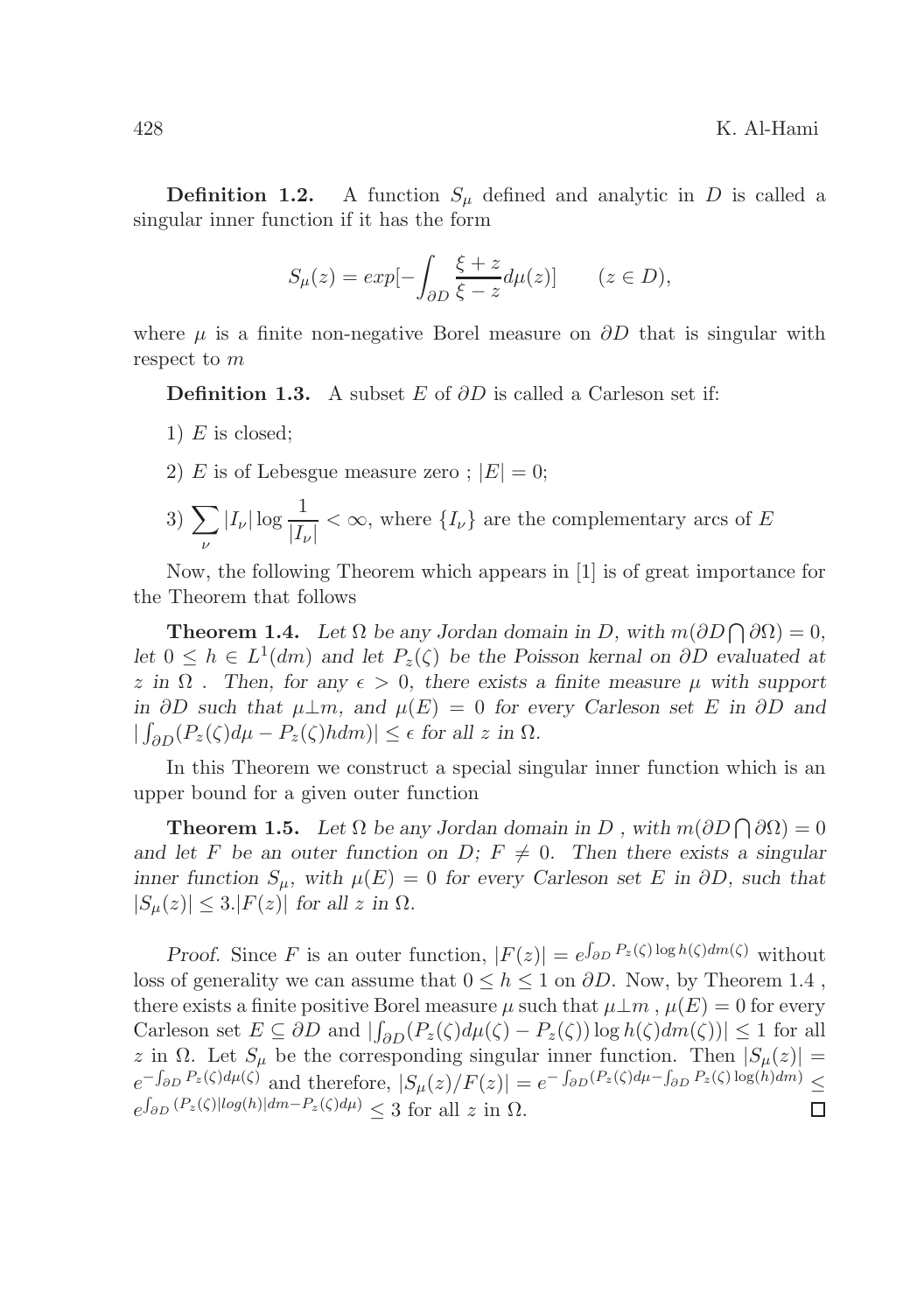## 2. The set of Overconvergence  $abpe(P^t(\mu))$

We now turn to the topic of point evaluations and establish some "overconvergence" results

With  $\mu$  and  $P^t(\mu)$  as before, a complex number z is called a bounded point evaluation for  $P^t(\mu)$  if there is a constant M such that  $|p(z)| \leq M$ .  $||p||_{L^t(\mu)}$ for all polynomials p; the collection of all such points is denoted  $bpe(P^t(\mu))$ . If  $z \in C$  and there are positive constants M and r such that  $|p(w)| \leq M$ .  $||p||_{L^t(\mu)}$ whenever p is a polynomial and  $|w-z| < r$ , then we call z an analytic bounded point evaluation for  $P^t(\mu)$ ; the set of all points z of this type is denoted by abpe( $P^t(\mu)$ ). Notice that abpe( $P^t(\mu)$ ) is an open subset of bpe( $P^t(\mu)$ ) and, by the Maximum Modulus Theorem, each component of  $abpe(P^t(\mu))$  is simply connected. If  $z \in abpe(P^t(\mu))$ , then by the Hahn-Banach and Riesz Representation Theorems, there exists K, in  $L^s(\mu)$   $(1/s + 1/t = 1)$  such that  $p(z) = \int p(\xi)K_z(\xi)d\mu(\xi)$  for each polynomial p. For f in  $P^t(\mu)$ , define  $\hat{f}$ on  $bpe(P^t(\mu))$  by  $\hat{f}(z) = \int f(\xi)K_z(\xi)d\mu(\xi)$ . Observe that  $\hat{f} = fa.e.\mu$  on bpe( $P^t(\mu)$ ) and in fact  $z \mapsto \hat{f}(z)$  is analytic on abpe( $P^t(\mu)$ ). The set abpe( $P^t(\mu)$ ) support  $(\mu)$  can be thought of as a set of overconvergence for  $P^t(\mu)$ . We now establish two results that address this topic of overconvergence.

**Lemma 2.1.** Let  $\mu$  be a finite, positive Borel measure with compact support in C. Let K be a compact subset of  $abpe(P^t(\mu))$  and let  $M =$  $\sup\{|p(z)|^t : z \in K\}$ ,  $p \in P$  and  $||p||_{L^t(\mu)}^t = 1$ . If  $\mu(K) < 1/M$ , then  $||p||_{L^t(\mu)} \leq 1/(1-M.\mu(K))^{1/t}$ .  $||P||_{L^t(\mu_{(C/K)})}$  for every polynomial p.

*Proof.* By the definition of M,  $|p(z)|^t \leq M$ .  $||p||_{L^t(\mu)}^t$  for every polynomial p. Therefore,  $\int_C |p|^t d\mu = \int_{C/K} |P|^t d\mu + \int_K |p|^t d\mu \le \int_{C/K} |p|^t d\mu + M. ||p||_{L^t(\mu)}^t \mu(K),$ and hence  $(1 - M.\mu(K))$ .  $\int_C |p|^t d\mu \leq \int_{C/K} |p|^t d\mu$ . Consequently,  $\int_C |p|^t d\mu \leq$  $\frac{1}{(1-M.\mu(K))} \int_{C/K} |p|^t d\mu$ 1 П

**Proposition 2.2.** Let  $\mu$  be a finite, positive Borel measure with compact support in C such that  $D \subseteq abpe(P^t(\mu))$ . If K is a compact subset of D, then  $D \subseteq abpe(P^t(\mu_{(C/K)}))$ 

Proof. Let  $\rho = \max\{|z| : z \in K\}$ . Now choose r such that  $\rho \le r \le 1$ . Since  $\{z : |z| \leq r\}$  is a compact subset of  $abpe(P^t(\mu))$ , there exists  $M_r > 1$ such that  $|p(z)| \leq M_r$ .  $||p||_{L^t(\mu)}$  whenever  $|z| \leq r$  and  $p \in P$ . Let  $f_n(z) =$  $\left(\frac{z}{r}\right)$  $\frac{z}{r}$ )<sup>n</sup>. Now, if  $|z| = r$  and p is a polynomial, then  $|p(z)| = |p(z) \cdot f_n(z)| \le$  $M_r||pf_n||_{L^t(\mu)} = M_r||p||_{L^t(\mu_n)}$  (where  $d\mu_n = |f_n|^t d\mu$ ). Since  $f_n \to o$  uniformly on K, there exists N such that  $\mu_N(K)$ . $M_r \leq 1/2^t$ . So, by Lemma 2.1,  $|p(z)| \leq$